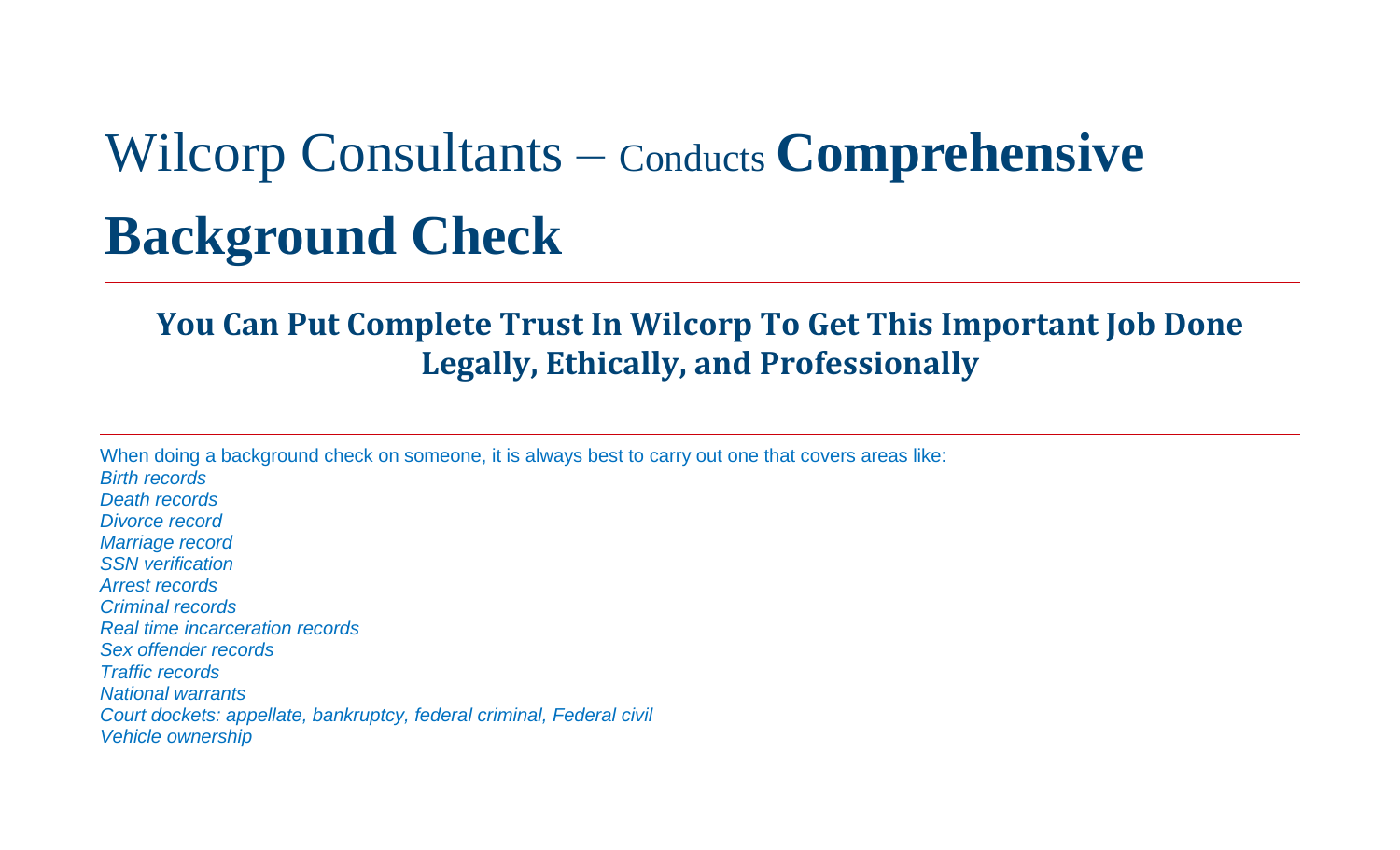#### *Vehicle registration Social media profiles*

A research that covers all these areas is called a Comprehensive Background check and take up to one week to complete. These kinds of background checks can be quite expensive costing hundreds of dollars. However, most clients will specify what categories they need to be checked.

**Detailed Background Check** and **Thorough Background Check** are also appropriate names for our Comprehensive Background Check. These background checks go well beyond a "quick and dirty" approach and focus on a complete background check that takes into account your unique requirements.

At Wilcorp, our experts verify an applicant's history and claims by thoroughly researching primary and secondary information sources, including prior employers, schools, and relevant private and public databases. We search both domestic U.S. and international sources.

Remember, when conducting a Comprehensive Background Check, the screening process gathers information from multiple sources and provides a clearer understanding of the applicant's qualifications and reduces your risks.

#### **Why Conduct A Comprehensive Background Check**

**Here is why those who request a thorough and complete background check do so.**

**To Uncover Problems** - The primary benefit of a thorough detailed background check is the greatly increased likelihood of uncovering hidden issues in an applicant's history. Should any issues exist, a complete background check increases the probability of finding these problems.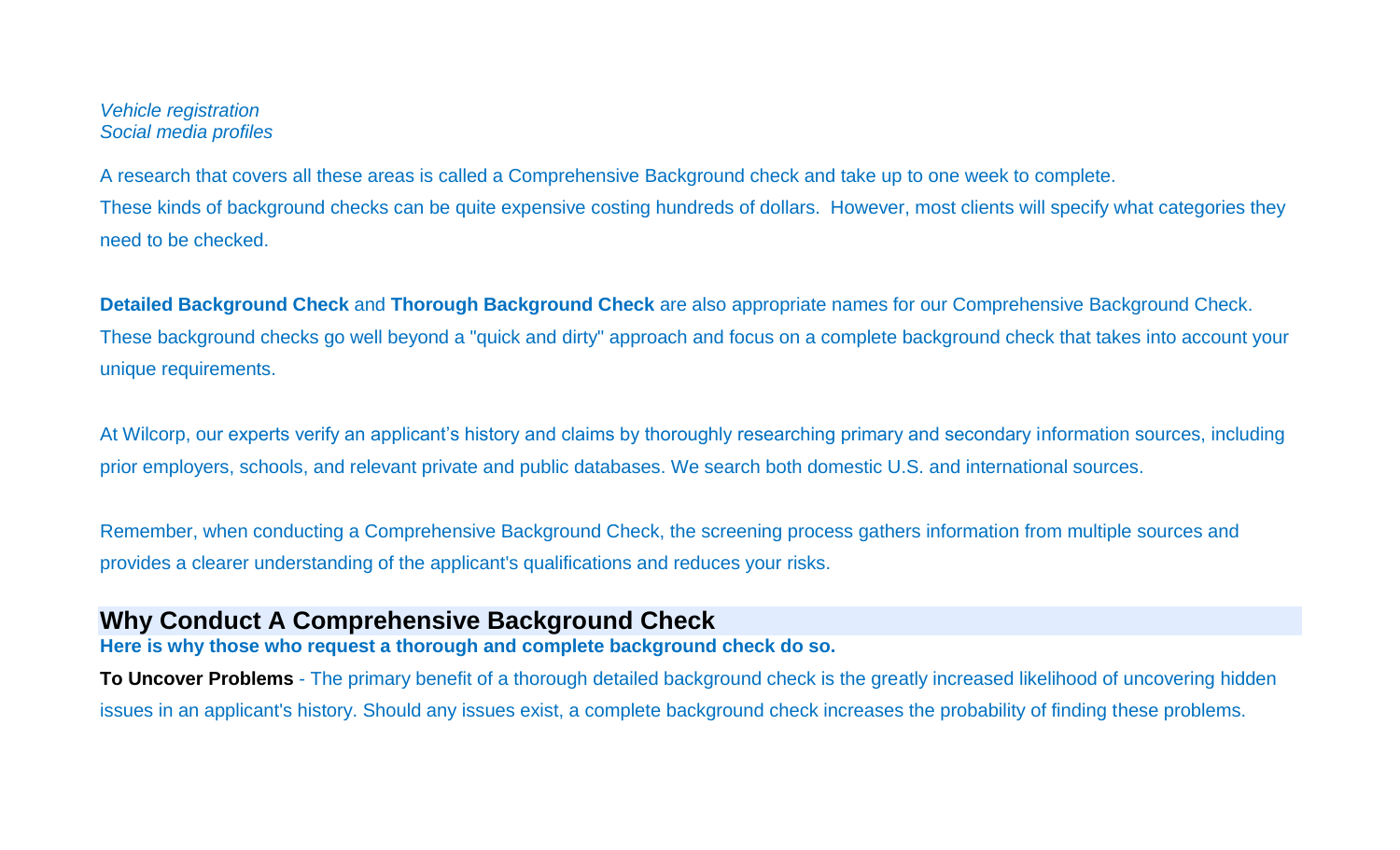**Reduce Legal & Employment Problems** - Thorough screening helps reduce or eliminate significant legal and employment problems such as negligent hiring liability, absenteeism, other discipline problems, and turnover.

**Better Hires** - With more information at an employer's disposal, the employer can be more confident that a candidate's attitude, skills, and experience match the position and organization.

**Discover Fraudulent Claims** - Because of the large number of applicants who make false claims, a comprehensive background check will help screen out dishonest employees.

**Employer Success** - The bottom line is that an employer will likely be more successful as a business or non-profit if comprehensive background checks are conducted.

#### **How Does Wilcorp Do A Comprehensive Background Check**

First we start with a Basic Background Check and then we select additional searches based on our client's particular needs.

#### **So we Start With:**

- [Social Security Number Scan](http://www.amof.info/ssnscan.htm)
- [County Criminal Record Check](http://www.amof.info/countycrim.htm)
- [Verify Employment History](http://www.amof.info/employment.htm)
- [Education Verification](http://www.amof.info/education.htm)

#### **Wilcorp may then select additional searches based on employer and job requirements**

[County Civil Record Check:](http://www.amof.info/countycivil.htm) to determine history of civil litigation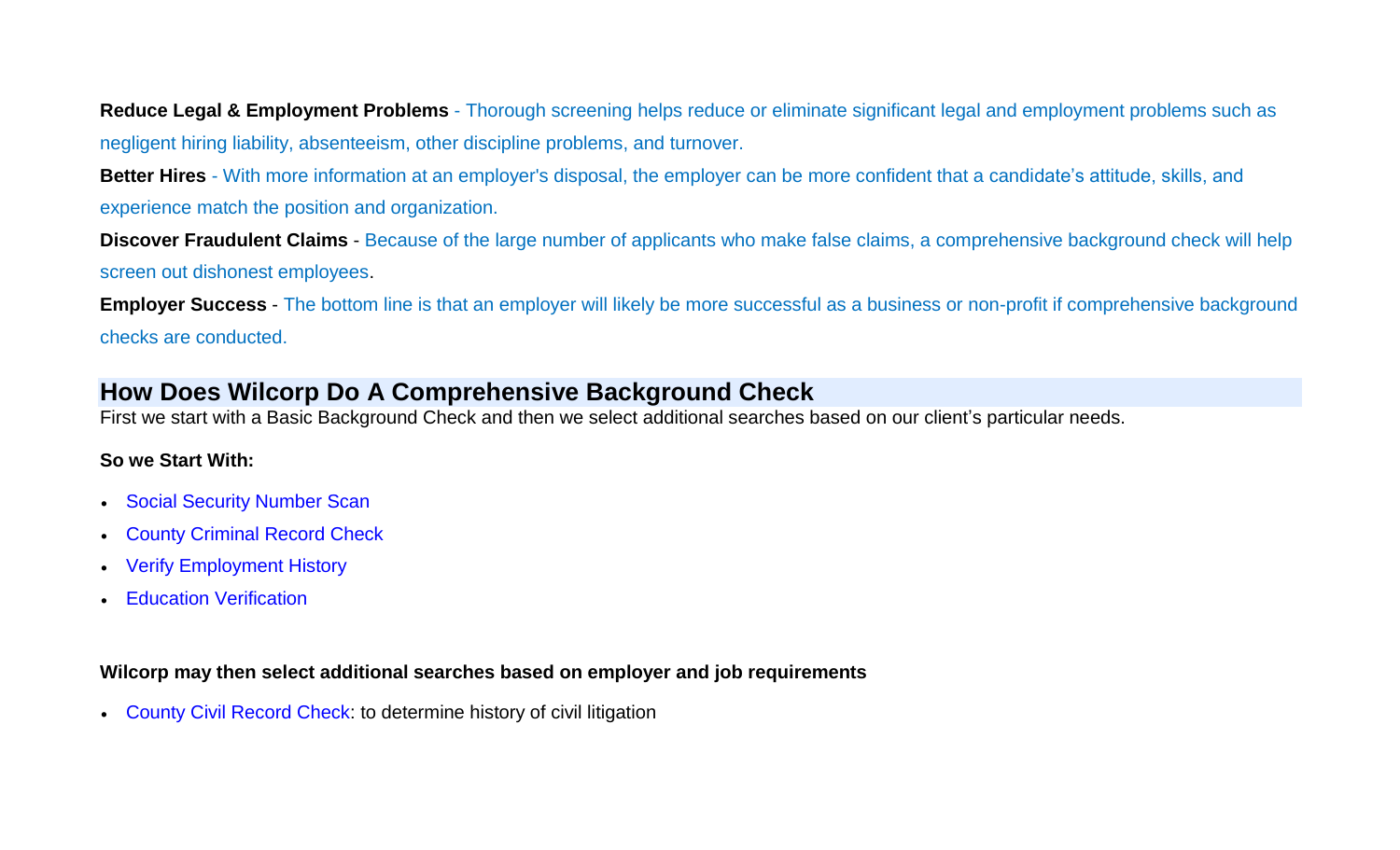- [Credit Check:](http://www.amof.info/credit.htm) for positions of trust regarding cash, convertible inventory, or finances
- [Federal Criminal Record Check:](http://www.amof.info/fed-criminal.htm) expands criminal record checks to include federal offenses
- [Global Homeland Security Search:](http://www.amof.info/homeland.htm) checks Homeland Security databases around the world
- [License Verification --](http://www.amof.info/license.htm) State/Federal: for positions that require a state or federal license
- [Medicaid Sanctions, OIG Excluded Parties:](http://www.amof.info/medicaid.htm) for staff of health care providers
- [Motor Vehicle Report:](http://www.amof.info/mvr.htm) for positions requiring operation of company vehicles or driving on company business
- [National Wants and Warrants:](http://www.amof.info/warrants.htm) an important supplement to County Criminal Record Checks (recommended for all applicants)
- ['Nationwide' Criminal Database Check:](http://www.amof.info/nationwide.htm) useful supplement to County Criminal Record Checks
- [Professional Reference](http://www.amof.info/reference.htm) Checks: an important element of any background check (typically conducted by the hiring manager)
- [Sex Offender Registry Check:](http://www.amof.info/sex-offender.htm) for health care, child/youth/elder care, teaching, residential management, hospitality, social services, and similar at-risk positions
- ['Statewide' Criminal Records Check:](http://www.amof.info/statewide.htm) useful supplement to County Criminal Record Checks
- [Workers' Compensation History:](http://www.amof.info/workers.htm) reveals history of workers' compensation claims

### **What Makes Us Different**

Wilmore Consultants provides a price competitive service with excellent customer service.

We attempt to serve urgent documents immediately, the same day of receipt if possible.